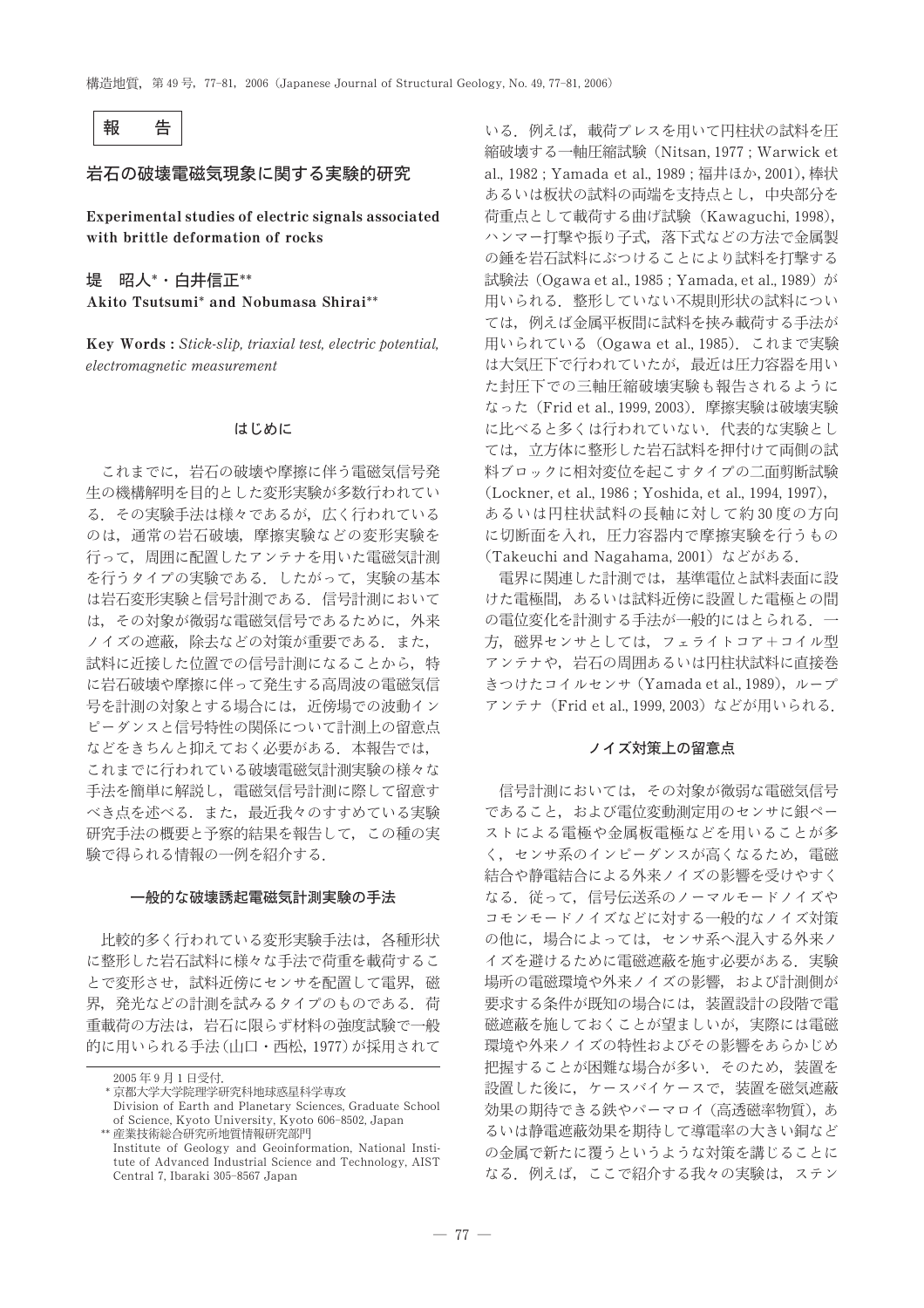レス鋼 (SUS630) 製の一般的な圧力容器内部で変形 と信号計測を行っているが、この容器には商用電源か らの誘導や周辺機器の電磁ノイズに対して計測に支障 のないレベルの遮蔽の効果が認められるので、圧力容 器表面について新たな電磁遮蔽は行わなかった. 一方 で、圧力容器に侵入する載荷ピストンは、O-リングを 用いてシールされているために圧力容器とは非接触の 状態にあり、電気的にも結合していない。このため、実 験を実施するにあたっては、装置の各部に帯雷する雷 荷の除去や、計測に障害を引き起こす可能性のある周 波数に対して低インピーダンスを保つことを目的に, ピストンと圧力容器を導電性のテープや導線などを利 用して同電位にするボンディングが重要であった.

## 近傍電磁界計測における留意点

これまで行われている岩石破壊電磁気に関する実験 は、大半においてセンサが岩石試料のごく近傍に設置 されている。このような実験で、高周波の信号を対象 とする場合には、近傍界における波動インピーダンス の特徴に留意して実験、データの評価を行う必要があ る. ここに近傍界とは、電磁波の放射源からの距離が 波長 えの1/2程度より近い領域のことである。この領 域においては、界(場)の特性が主として波源そのも のの特性によって決定されるようになり、遠方界のよ うに平面波を前提とした電磁波の扱いが適用できなく なる (赤尾, 1991; 遠矢, 1999). 電界と磁界の強度比 は空間インピーダンスZにより与えられるが、波源か らの距離が波長λの1/2程度より十分に離れた遠方 電磁界においては、Zの値は、自由空間の固有イン ピーダンス (377Ω)に収束する (第1図. この値は真 空中のインピーダンスであるので、油を圧媒体に使用 するような場合には透磁率と誘電率の比が異なるため 低い値となる). 従ってセンサが較正されていれば電 界、磁界どちらか一方の測定値から他方の値を求める ことができる。一方、近傍界ではインピーダンスが一 定とはならず、放射源からの距離とともに大きく変化 してしまう (第1図). 例えば、電気双極子の作る界 (場)を考えると、波動のインピーダンスは波源に近づ くにつれて増大し、波源近傍は高インピーダンスで電 界が優位な界となる、一方、磁気双極子のつくる界に おいては、波源近傍は磁果の優位な低インピーダンス 電磁界となる。界強度は距離に依存し、インピーダン スも距離と周波数によって変わるため、波源近傍での 電界強度の絶対測定は極めて困難である (上村, 1990). 以上のような状況から、近傍電磁界では、電界 または磁界のいずれか一方の測定値から他方を求める ことは困難であるので、両者が混在するような場合に は電界と磁界をそれぞれ別に計測する必要がある。得 られたデータを検討するにあたってはこれらのこと



第1図 雷気双極子および磁気双極子の作る波動インピーダンス と波源一観測点間距離との関係. r:信号減からの距離 (m), λ:波 長 (m), Z: 空間インピーダンス,  $\eta = \sqrt{\mu_0/\varepsilon_0} = 120\pi (377 \Omega)$ : 自由空間の固有インピーダンス.

が、定量的な議論を阻む要因になっていることを認識 しておく必要がある.

# 電磁気信号計測例:封圧下での変形実験

上に述べた近傍界の特異性は、試料近傍での計測を やっかいなものにしているように思える。しかしなが ら、逆に、このような性質を利用することで定性的に ではあるが波源で起こっている現象に迫ることも可能 である。例えば、電界・磁界の同時測定を近傍電磁界 の領域で行って、もし岩石の種類によって電界センサ と磁界センサの観測波形やそのレベルに大きな違いが 見られるような場合には、波源の性質を電気双極子あ るいは磁気双極子のいずれかのモデルで特徴付けられ るような現象として特定することが出来よう。このよ うな意図のもと我々は、花崗岩及び、石英を含まない 幾つかの岩石に関して、封圧下での変形実験を行っ て、近傍界での電界·磁界変動の同時測定を試みてい る. ここでは摩擦実験についてその手法と実験結果の 一部を簡単に紹介する.

## 実験方法

実験は産業技術総合研究所に設置されている油圧式 三軸変形試験機を用いて常温で行った。前述のように 圧力容器はステンレス鋼製で、容器の内径、外径はそ れぞれ 94 mm と 196 mm である. 封圧の微調整, ピス トンの駆動はともに手動油圧ポンプにて行っている. また、ピストン変位、荷重はどちらも圧力容器の外で 測定している. 試料には直径 20 mm×長さ 50 mm の 円柱状に整形した花崗岩、玄武岩、ハンレイ岩、カン ラン岩を用いた. これらの円柱状試料には、軸方向に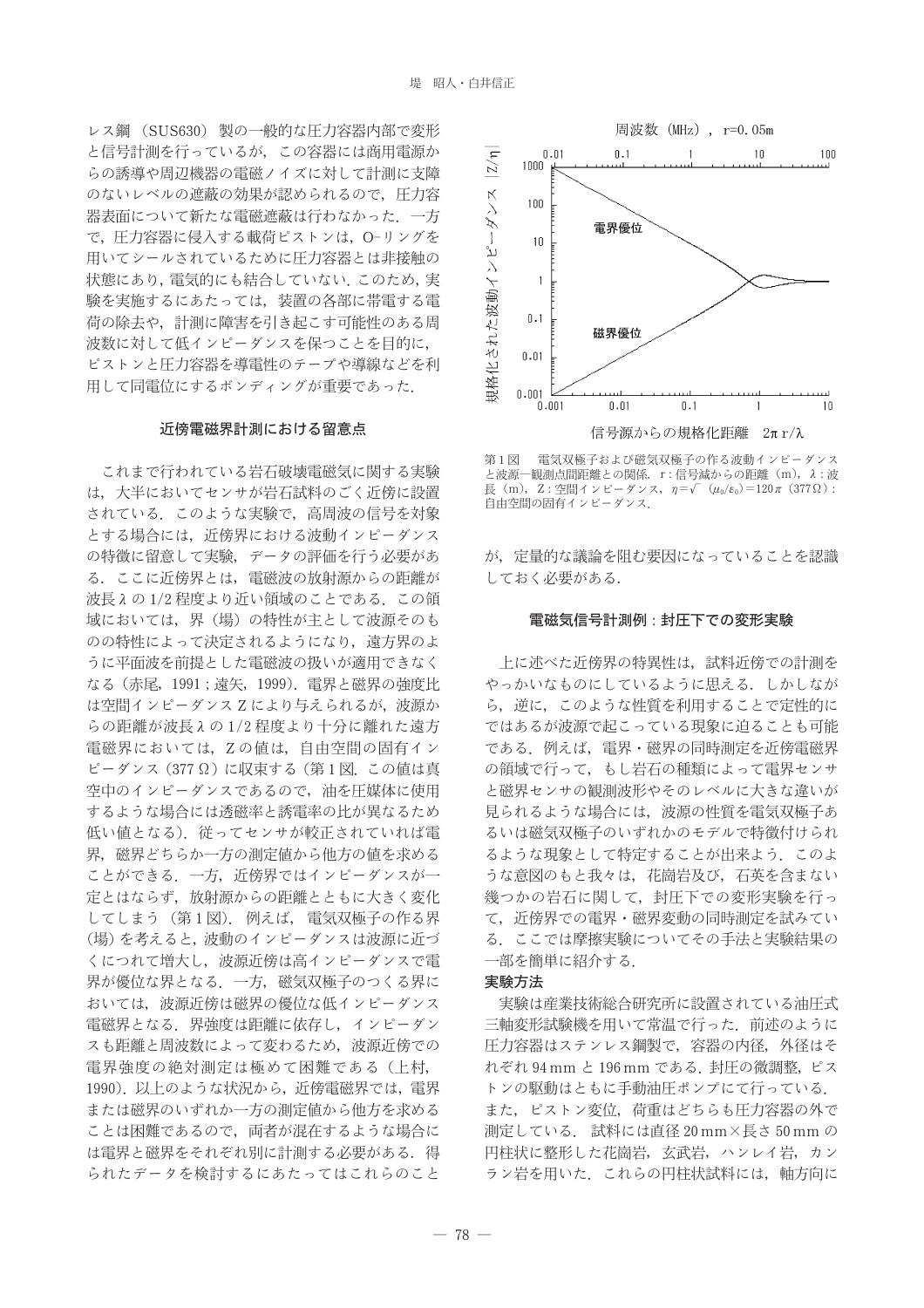対して約30度で斜交する切断面を入れることでこれ を模擬断層面とし、摩擦実験におけるすべり面を既定 している. 切断面(摩擦面)は、固着すべりを起こし やすくするために細粒(#1000)の研磨剤で研磨した (Dieterich, 1979). 実験に用いた封圧は 20 MPa~100 MPa で、ピストンの変位速度は約 0.003 mm/s であ  $\mathcal{Z}$ .

電磁気信号計測のために、圧力容器内部において は、岩石試料に対して近接して対向させた2枚の銅版 電極 (30 mm×30 mm)を2対配置している (第2図, 電極対 A : 0.37 pF at 1 kHz, 電極対 B : 0.42 pF at 1 kHz). 同時に、試料周りには外径42mmのアクリル 円筒にエナメル線を巻いたコイルアンテナ (206T, 13.7 Ω, 1 mH at 1 kHz) を配置しており、電極間およ びコイルに誘起される電圧変動の検出を試みている. 圧力容器からの信号取り出し用電極としては、西澤 (1997)による多線型電極を利用した。ここで用いたコ イルアンテナは、300 kHz 周辺に共振点を有する. 回 路に抵抗を挿入することで共振ピークを無くして周波 数特性をより平坦にすることも可能であるが、同時に 検出感度も下げることになるため、今回示す実験では 信号の検出感度を優先して、抵抗素子による平坦化措 置は施していない. 現象を電圧の形で観測するには, 入力インピーダンスをなるべく高く設定する必要があ るので、プリアンプの入力インピーダンスを1MΩと 高い値に設定している ((株)エヌエフ回路設計ブロッ ク BX-31A, 周波数帯域は DC~70 MHz, 利得 100). 前述のように波源のインピーダンスが想定困難である こともあって、インピーダンス整合は施していない.

プリアンプからの出力は AE センサ. 荷重変換器など の出力とともにサンプリング間隔 0.1 us (10 MHz) で デジタルストーレイジ式オシロスコープ(IWATSU, DS-9244AM)に取り込んだ. 計測では荷重信号変化を トリガーとして、 トリガー時刻の前後あわせて10ms 時間分のデータを記録している。荷重変換器からの出 力は、変位計出力とともに1msのサンプリング間隔 (1kHz) でデジタル記録計 (TEAC, DR-M2a) にも取 り込んでいる.

# 実験結果

固着すべりを伴わない定常すべり時には、電界, 磁 界の変動は認められなかった. 一方, 固着すべりのす べり時においては、全ての岩石試料において、すべり の開始 (AE の発生) に同期して顕著な電界·磁界の 変動が認められた. 第3,4図に、細粒ハンレイ岩を用 いた封圧 100 MPa と 30 MPa における実験結果を示 す. 電界、磁界変動の開始と AE 発生開始時刻の間に は約0.03msの時間差が認められるが (第4図), AE センサの取り付け位置 (第1図, 試料から約150mm 上方のピストン端面)を考慮すると、両者は同期して いるものと考えられる. 注目すべき点は、電界と磁界 の変動の波形が明らかに異なる点である (第3,4図). 電界は、初期の急激な信号変化とその後の減衰する波 尾で特徴付けられる. 一方磁界は, 初期の高周波 (約 500 kHz) で減衰振動する成分 (damped oscillation) と、 それに続く、 一定振幅で1ms程度の定時間持続 した後減衰する波形成分 (約10kHz) からなる. 電界



第2図 圧力容器内における岩石破壊や摩擦に伴う電磁気計測を目 的とした実験システムの概略図. 電極対Aが断層面に対して垂直, 電極対Bが断層面の走向と平行になるよう試料を設置している.



固着すべり挙動のすべり開始時における、軸荷重の降下 第3図 をトリガーとして記録した電極 A, B, コイル, および軸応力変動の 記録. ハンレイ岩, 封圧 100 MPa. 時間 0 がトリガー時刻で, その 前後合わせて10ms間の記録を保存.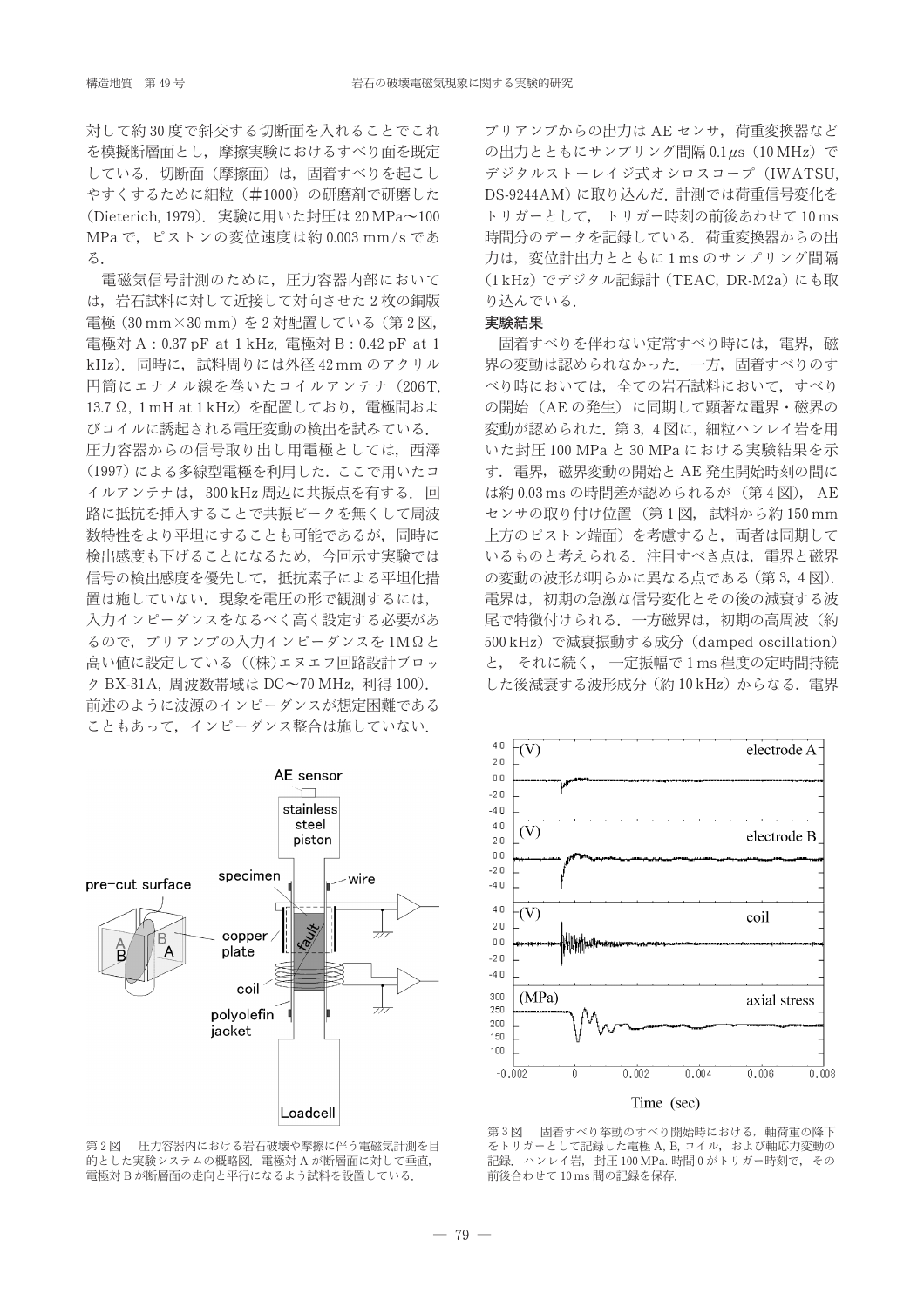

固着すべり挙動のすべり開始時における AE, 電極 B, およ 第4図 びコイルの記録. 時間軸を拡大して表示. ハンレイ岩, 封圧 30 MPa.

信号には摩擦面の方向に対して異方性が認められる (第3図). すなわち、摩擦面に対して高角(直交)な 方向に設置した電極間 (第2図, 電極 A) の信号が弱 くて、摩擦面に対して平行に近い方位に設置した電極 間(第2図, 電極B)において計測される信号が有意 に強い

## 実験結果について

岩石破壊時に、電気的信号の発生や発光などの現象 が伴われることが古くから知られており、現象の発生 機構に関していくつかのモデルが提唱されてきた(例 えば山田, (1990) を参照). 流体の存在しない条件下 での信号発生のメカニズムとしては、破壊やすべり時 の応力降下に伴う石英結晶の圧電効果にその原因を求 めるモデルがひろく取り上げられており、これまで に、主に花崗岩を用いた破壊実験や摩擦実験が数多く 行われている (Nitsan, 1977; Warwick et al., 1982; Yoshida. et al., 1994, 1997). しかしながらこの圧電モ デルは、石英を含まない岩石、すなわち圧電性結晶を 含まない岩石の破壊に伴われる信号に関しては、その 発生を説明することが出来ない. 他方では、玄武岩, 石灰岩などの石英結晶を含まない岩石や輝石,カンラ ン石などの結晶の破壊においても顕著な電磁気信号や 発光が計測されていることから (Ogawa et al., 1985; Schloessin, 1985; Yamada et al., 1989; Kawaguchi, 1998),圧電効果に依らない信号発生機構の存在が指 摘されている.

脆性材料の破壊や摩擦に伴って、亀裂面や摩擦面が 帯電し、さらには荷電粒子、電子、電磁波、光などの 放射現象が伴われることが知られている (Dickinson et al., 1981; Enomoto and Chaudhri, 1993; Nakayama and Nevshupa, 2002). 岩石破壊過程で形成さ れる微小亀裂(マイクロクラック)についても同様の 現象を想定し、微小亀裂表面の帯電に起因する素過程 に破壊時の電磁気信号発生の原因を求めようとするモ デルがある (Ogawa et al., 1985; Yamada et al., 1989). このモデルは、対象とする岩石について圧電性 結晶含有の有無を問わないので、圧電モデルに対極す るモデルとしてしばしば取り上げられる。しかしなが らこの機構は、石英を含まない岩石の破壊や摩擦につ いて実験的に詳しく調べられているわけではない.

今回の実験では、花崗岩試料だけでなく石英を含ま ない岩石(ハンレイ岩、カンラン岩)の固着すべり挙 動においても、すべりに伴う顕著な電界、磁界変動が 確認されたことは重要である。石英などの強圧電性結 晶の圧電効果に因らない信号発生機構の存在が強く示 唆される。電界信号には摩擦面の方向に対して異方性 が認められた。このことから、摩擦面に直交した方向 での分極が示唆される。さらに、磁界変動信号が明瞭 に記録されていることから、摩擦面間あるいは摩擦面 内で放雷が牛じたことを強く窺わせる。これらの結果 は、今後現象の発生モデルを構築、検証する上での重 要な知見となるであろう.

#### おわりに

本報告では、岩石破壊や摩擦に伴って発生する高周 波の電磁気信号計測を目的とした実験についてその基 本的手法や計測上の留意点、あるいはこの種の実験で 得られる情報についてこれまでに行われてきた実験や 我々が最近行っている実験を紹介しながら解説した. 岩石破壊に伴われる電磁気現象の発生機構解明を目的 とした実験としては他にも、10<sup>-5</sup> Pa程度の真空装置 内や雰囲気ガス中で行う放出物質の特定を目的とした 実験 (Brady and Rowell, 1986; Cress et al., 1987; Kawaguchi, 1998) や、発生電荷量の測定を目的とし た実験 (Enomoto and Hashimoto, 1990; Tsutsumi et al., 2003) も行われている. また、流体が存在する wet な条件下での実験として、岩石変形時の界面動 電現象を扱った実験的研究がある (Jouniaux and Pozzi, 1995; Lorne et al., 1999; Yoshida, 2001). 天 然の岩石破壊に伴われる電磁気現象はいくつかの機構 が合わさったものであろう. 実験の対象を単純化し, 目的に応じた実験手法によって現象発現の素過程を一 つ一つ明らかにしていくことが重要である.

#### 文 献

- 赤尾保男, 1991, 環境電磁工学の基礎. 電子情報通信 学会. 東京, 356 p.
- Brady, B.T. and Rowell, G.A., 1986, Laboratory investigation of the electrodynamics of rock fracture. Nature. 231, 488-492.